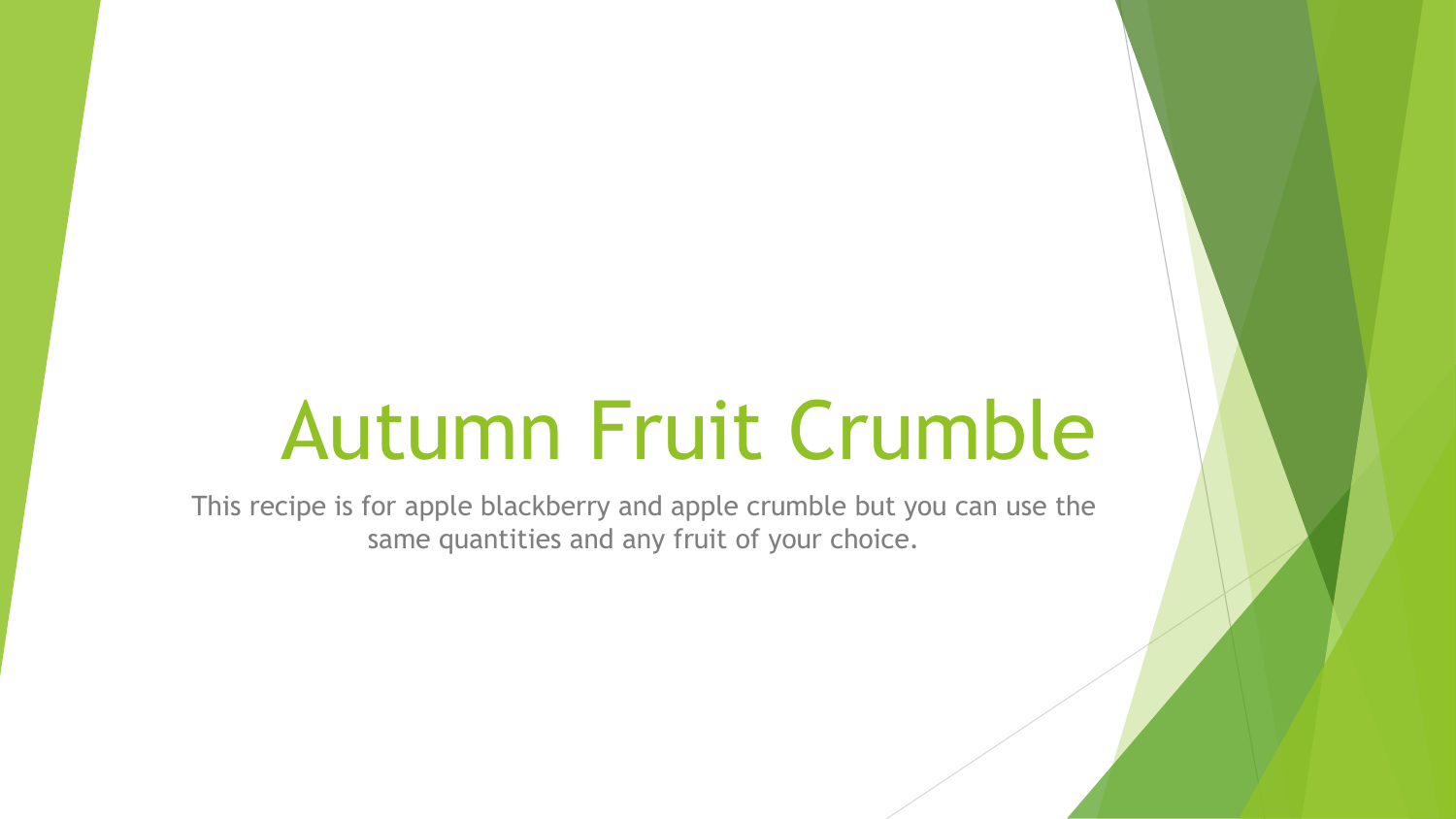#### Ingredients (This crumble will serve 4 people)











▶ 2 tablespoons golden syrup







▶ 300g cooking apples 115g blackberries  $\frac{1}{4}$  teaspoon ground cinnamon

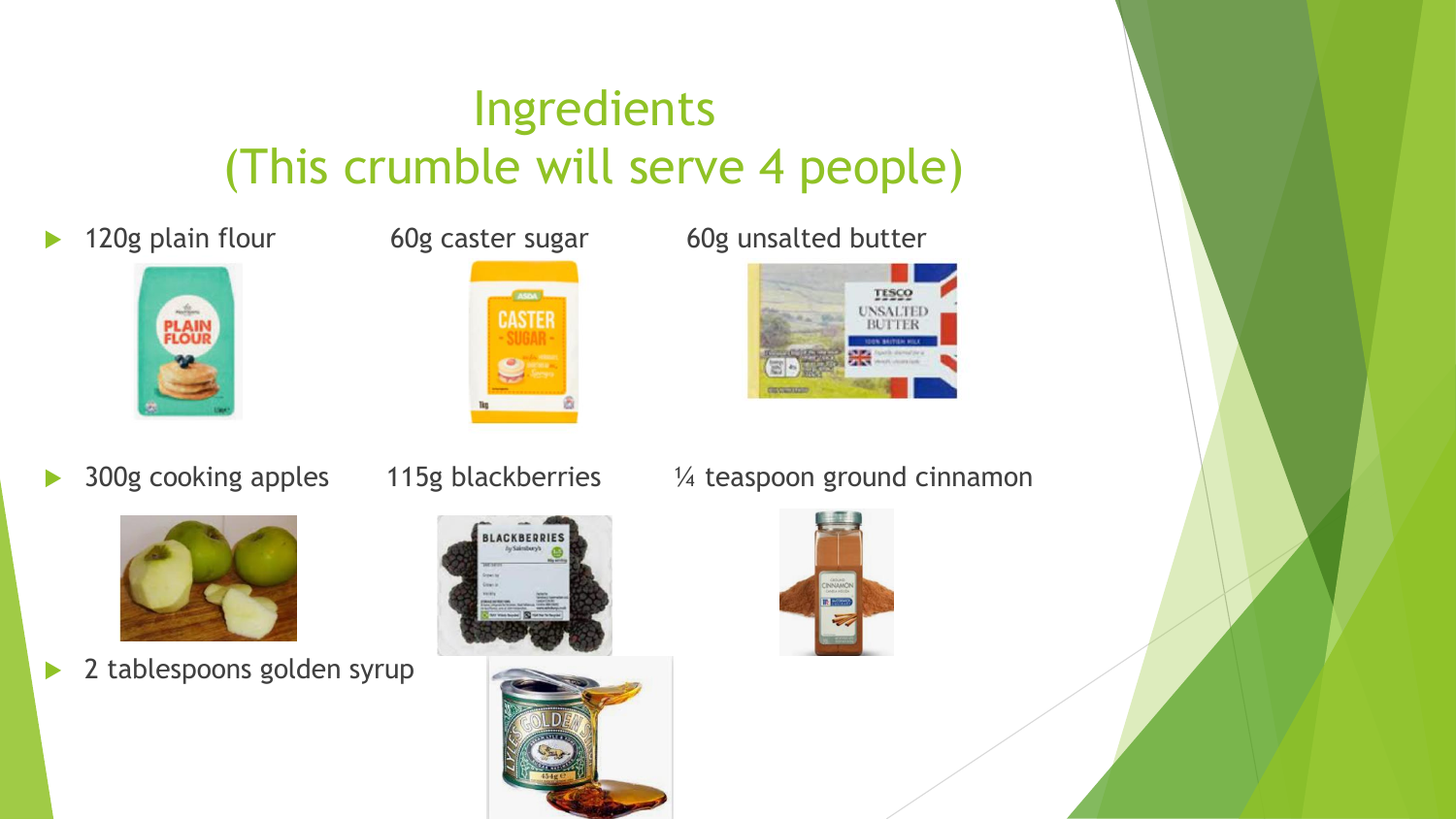#### Method

- 1. Weigh out the plain flour and tip it into a large mixing bowl.
- 2. Make sure the butter is really cold and has just come out of the fridge. Cut it into small cubes, about the size of playing dice and add to to the flour.
- 3. Using just the tips of your fingers rub the butter into the flour until it looks like damp sand. You can do this in a food processor if you have one but take care not to mix it for too long.



4. When the butter and flour are mixed together stir in the sugar.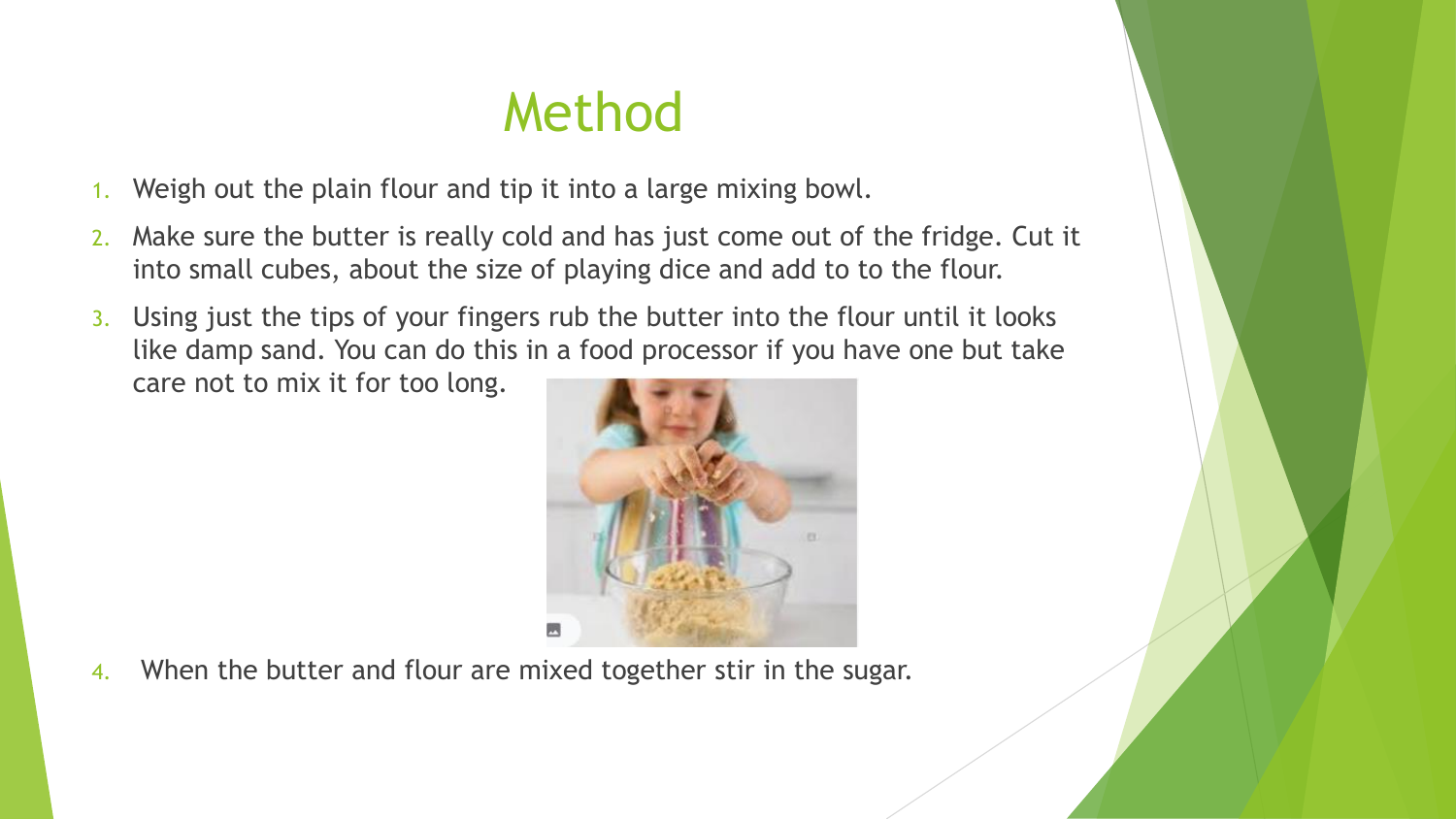### Preparing the fruit

- 1. Peel and chop the cooking apples into chunks, each piece needs to be about the same size as two dice together.
- Make sure that you have 300g of chopped fruit, the core and peel weigh quite a lot.
- 3. Tip them into a large saucepan.
- 4. Add the blackberries and cinnamon- you can leave this out of you do not like it.
- 5. Then add the syrup it is a good idea to rub your measuring spoon with a little butter to stop the syrup from sticking to it.
- 6. Heat gently for about 10 minutes until the juice begins to flow. If the mixture starts to catch on the bottom of the pan add a splash of water.
- 7. Check to see if it is sweet enough by dipping in a small spoon when the fruit has cooled a little.
- 8. Add more syrup if necessary.

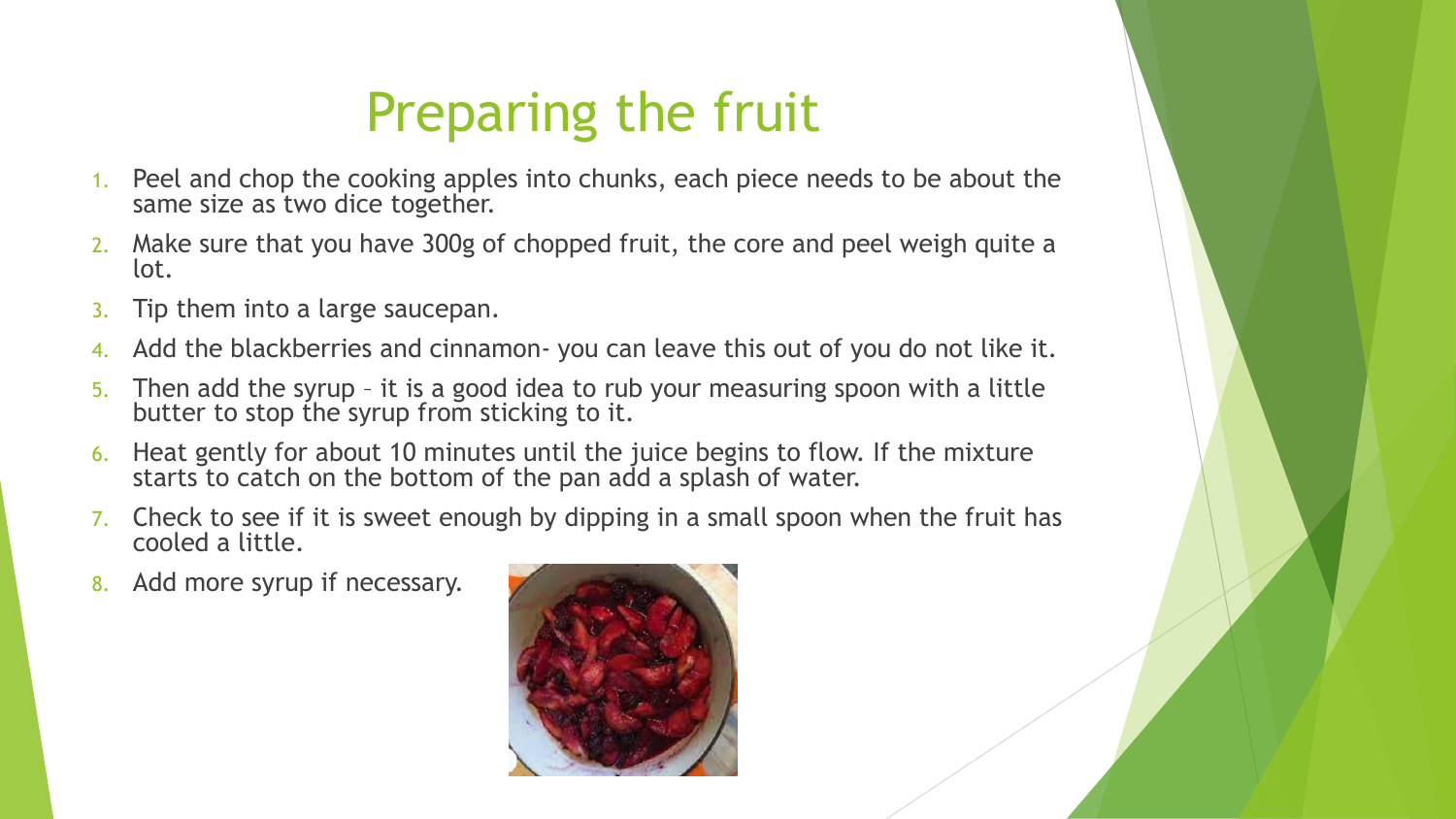### Cooking the Crumble

1. Tip the cooked fruit into a baking dish –it can be square or round.



2. Spoon the crumble mix on top. I sometimes dot a little extra butter and demerara sugar on top for extra golden crunch!

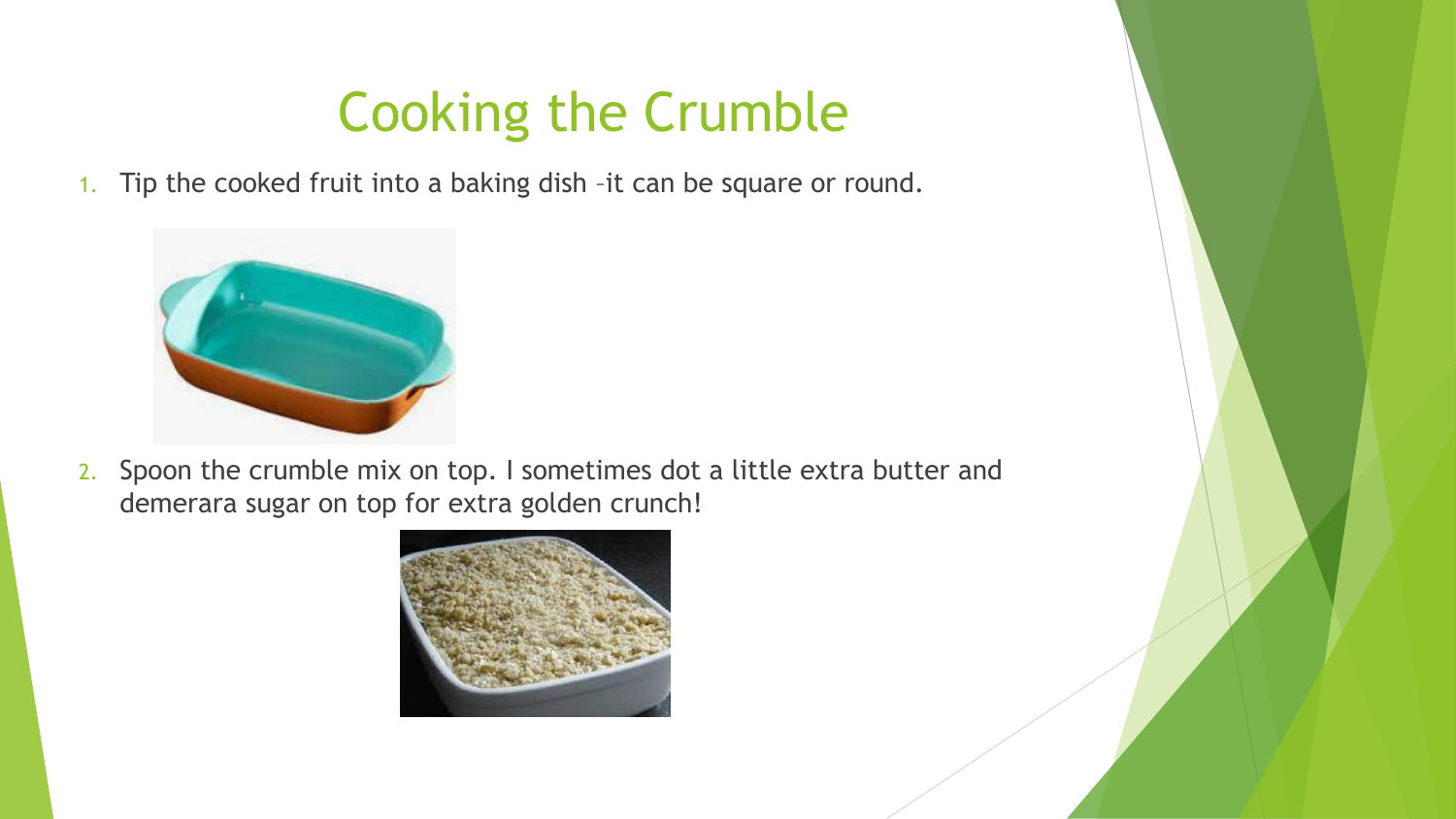### Putting it in the Oven

- Place the baking dish on a baking tray to catch any juice that might bubble out!
- Place it in a pre-heated oven 190 degrees for a normal electric oven, 170 degrees for a fan assisted oven or gas mark 5.
- Bake for around 30- 40 minutes until the crumble top is golden brown.